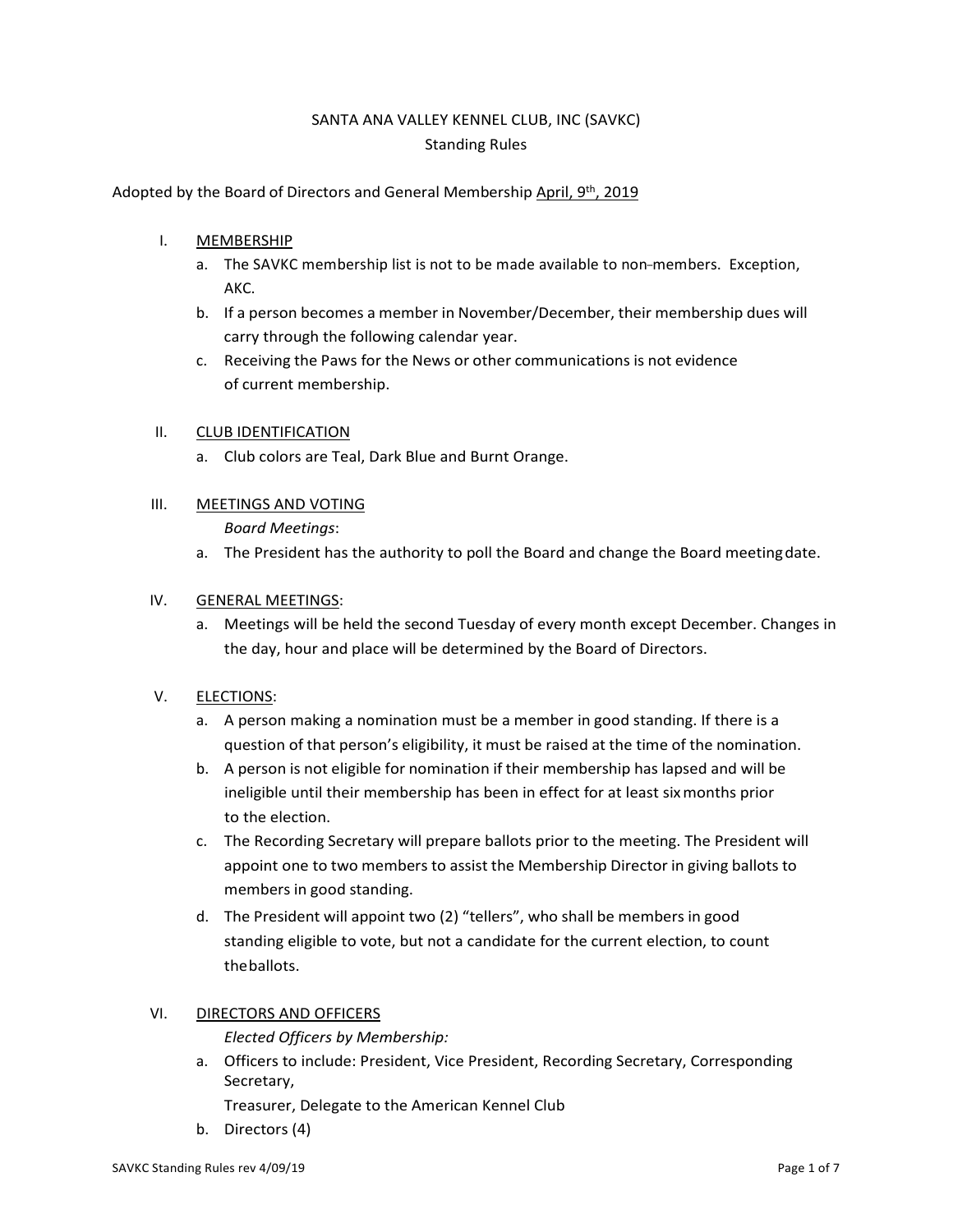- VII. RESPONSIBILITIES: For full job descriptions for Officers and Directors, see "Club By-laws", a copy of which is attached hereto and is a part hereof.
- VIII. SPECIALRESPONSIBILITIES OF VICE PRESIDENT:
	- a. The Vice President shall provide for educational and/or entertainment programs for the regular monthly meetings.
- IX. SPECIAL RESPONSIBILITIES OF SECRETARY:
	- a. The Secretary shall maintain the official documents of the SAVKC including By-laws, Rules of Order, Standing Rules, and Minutes.
	- b. The Secretary will promptly submit to the Webmaster approved minutes from General and Board meetings to be posted on the Website.
- X. SPECIAL RESPONSIBILITIES OF CORRESPONDING SECRETARY:
	- a. The Corresponding Secretary shall keep an up-to-date list of members, and will maintain and handle all correspondence. He/she will notify members of upcoming meetings and elections, notify members of their election to office or appointment to committees.
	- b. The Corresponding Secretary (Membership) shall prepare materials for newmembers, i.e. membership form, By-Laws, history of SAVKC, Officers of the Club, Website address, list of programs and activities, and volunteer form for Show.
	- c. The Corresponding Secretary shall communicate with the Editor of the Paws for the News so that new members may receive their Paws for the News the month after their membership is approved.

# XI. SPECIAL RESPONSIBILITIES OF TREASURER:

a. The Treasurer will only read those checks written over the amount of \$25.00 at the Board and General Meetings.

# XII. RESPONSIBILITES OF ALL DIRECTORS:

- a. The Directors shall be actively involved in all phases and duties for the Show and Match, including prior and day-of responsibilities.
- b. Provide Show and Match Chairpersons with suggestions for judges.
- c. Set and approve all event committee and membership in each committee.

# XIII. CHAIRS/COMMITTEES

*Appointed Assignments:*

- a. Chairs: Match Chair and Achievement Awards Chair. *Standing Committees:*
- b. Show Committee, Judges Selection Committee, Audit Committee, Standing Rules Committee, and Top Dog Committee.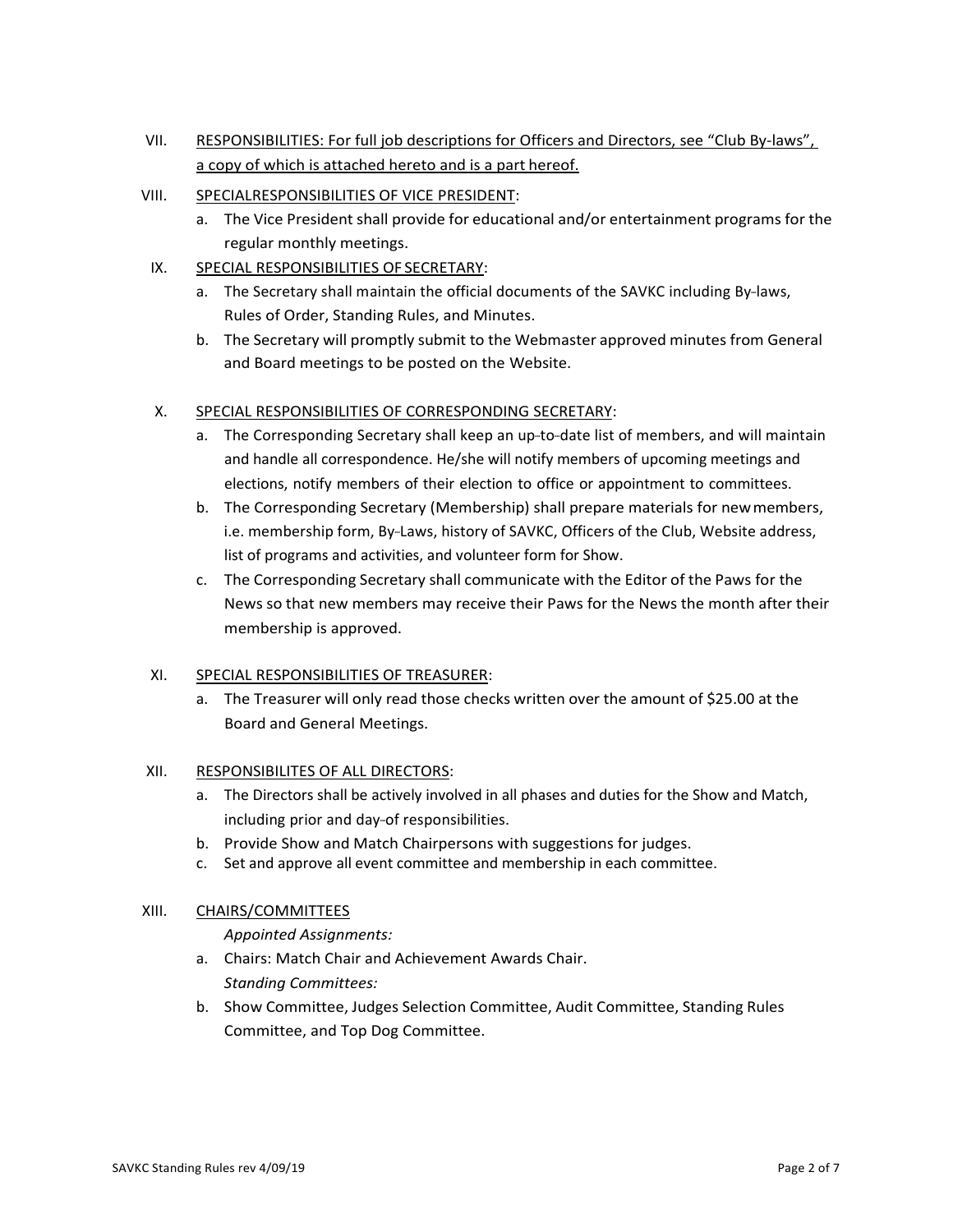### XIV. RESPONSIBILITIES:

- a. Show Chair shall be elected by the general membership for a term of two (2) years.
- b. Committee assignments appointed by the President will be approved by the Board.
- c. The President is an Ex-officio member of all committees except the Audit Committee.
- d. Committee assignments will be reviewed each year by the newly elected Board.
- e. At the July meeting, the President shall appoint a committee to review and establish Standing Rules and present any changes before the Board.

### XV. FINANCE

- a. Checks returned unpaid to the Sana Ana Valley Kennel Club for any reason will be assessed the Club's bank fee plus any and all service incurred.
- b. Three officers (Treasurer, President and Secretary) are authorized to sign bank checks with two signatures required.
- c. All non-budgeted expenses over \$100.00 must have prior approval of the Board of Directors.
- d. At the June meeting, the President shall appoint an audit committee to review the financial records for the previous fiscal year (July --- June). The audit findings will be reported at the July Board meeting.

### XVI. SHOWS AND MATCHES

*General Information*:

- a. On the **day** of the show, the Show or Match Chair is in charge.
- b. A set of AKC guidelines for the Show or Match Chair shall be maintained by the SAVKC Secretary.
- c. The Board shall select the Best in Show and Best in Match judges.
- d. The Treasurer shall prepare a financial report of the Show/Match and make copies available to the Board within 60-days following the close of the Show/Match.
- e. Board members may steward at the SAVKC shows; they shall not steward or judge at Club Matches, except the Obedience/Performance Rings they may steward but NOT judge.
- f. All Directors must be available for assignments at Show and Matches for any/allduties.
- g. An information booth is to be present at the Show to disseminate information.

# XVII. MATCHES

- a. The Match Chair, following appointment, is expected to attend all Board Meetings before and the meeting after the match for the final report. They will be answerable to the Board.
- b. The Match Chair shall be appointed by the President (with Board approval), five months prior to the month of the Match.
- c. The Match Chair shall, at least two months before the Match, present the complete slate of judges and assignments for Board approval.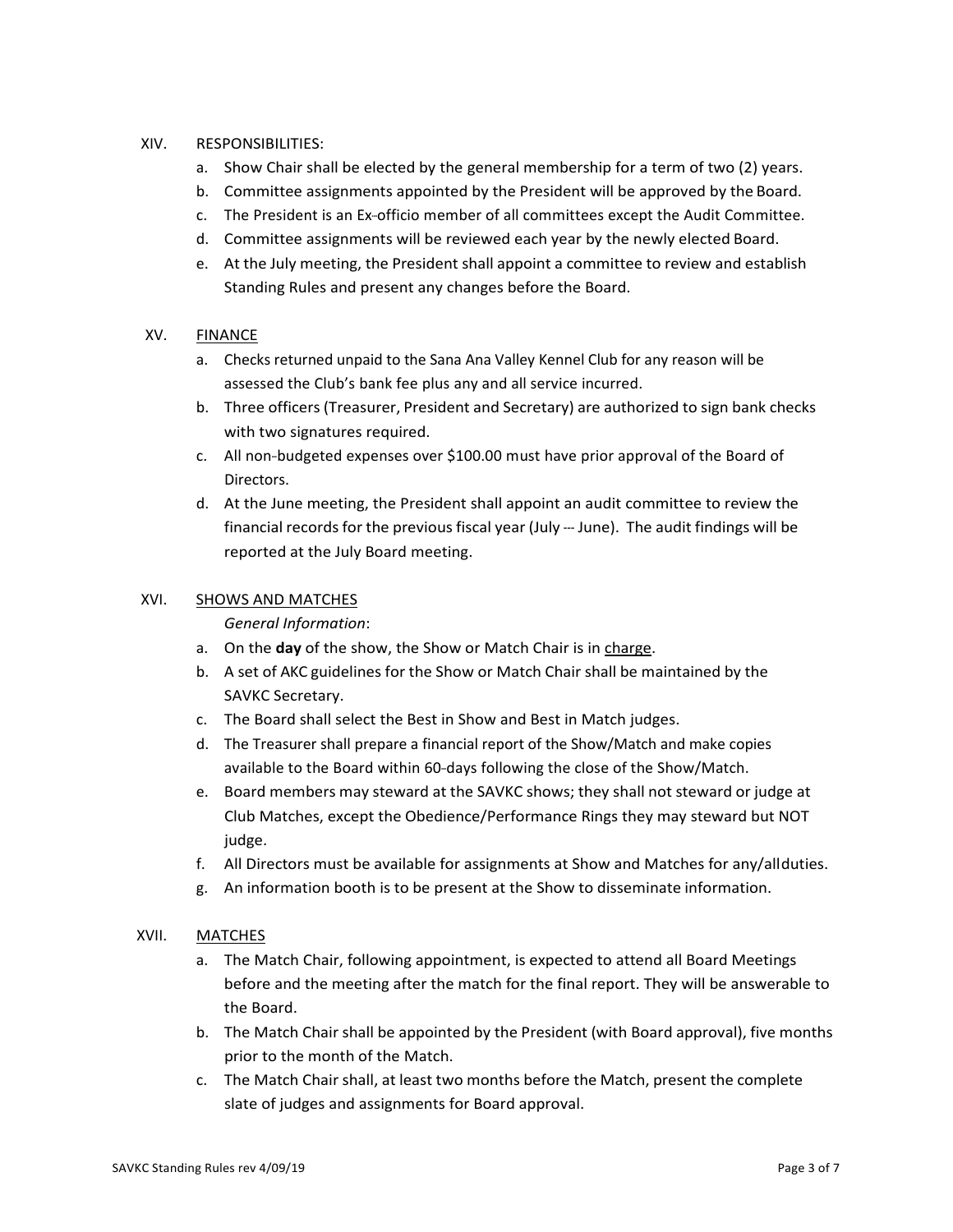### XVIII. SHOWS:

#### *General Information:*

- a. Members will not receive any remuneration for any services rendered at shows or matches. Veterinarians are exempt from this rule.
- b. Officers, Directors, Show Chair, Committee Chairs including judging committee, may not exhibit or own/co-own a dog exhibited at our regular Show.
- c. If a member's name appears in the premium list who has not served as an Officer or Director for a minimum of one year, he/she will be eligible to compete at the SAVKC Show.
- d. The Board shall approve the selection of show site, judges, show superintendent, and all fees charged by the Club. No commitment may be made without prior approval of the Board.
- e. The SAVKC's Show Chair shall direct the use and location of all generators. Vendors shall comply with local ordinances related to the use of generators.

### XIX. JUDGES:

- a. All judges are to supply the Club or Show Chair with receipts for reimbursement of their expenses when applicable. Judges are requested to utilize the most economical airfares and the SAVKC will advance money for the air tickets when a judge is taking advantage of lower fares well in advance of the Show. The Show Chair is authorized to handle each situation.
- b. The fees charged by the judges hired for a show will not be included when the minutes are read at the General Meeting.
- c. All Judges receiving in excess of \$600 for their services, exclusive of expenses, shall provide SAVKC with a W-9 before payment shall be received. This Rule shall always be in accordance with US IRS Regulations.
- d. It is the SAVKC's policy to attempt to hire Best in Show judges from the local area, with a delay period between assignments at the SAVKC of a minimum of five years.
- e. Only the Show Chair or his designee may contact judges.

#### XX. VENDORS:

- a. Concessionaires must agree to their space assignment and pay in advance of the show.
- b. Show photographers must give the Club a full set of pictures in digital or print format (i.e. Best in Show, Group 1's, High in Trial and Best Jr. Handler) or pay the Booth space fee.
- c. All Vendors shall agree to and comply with any and all Rules set forth by the SAVKC.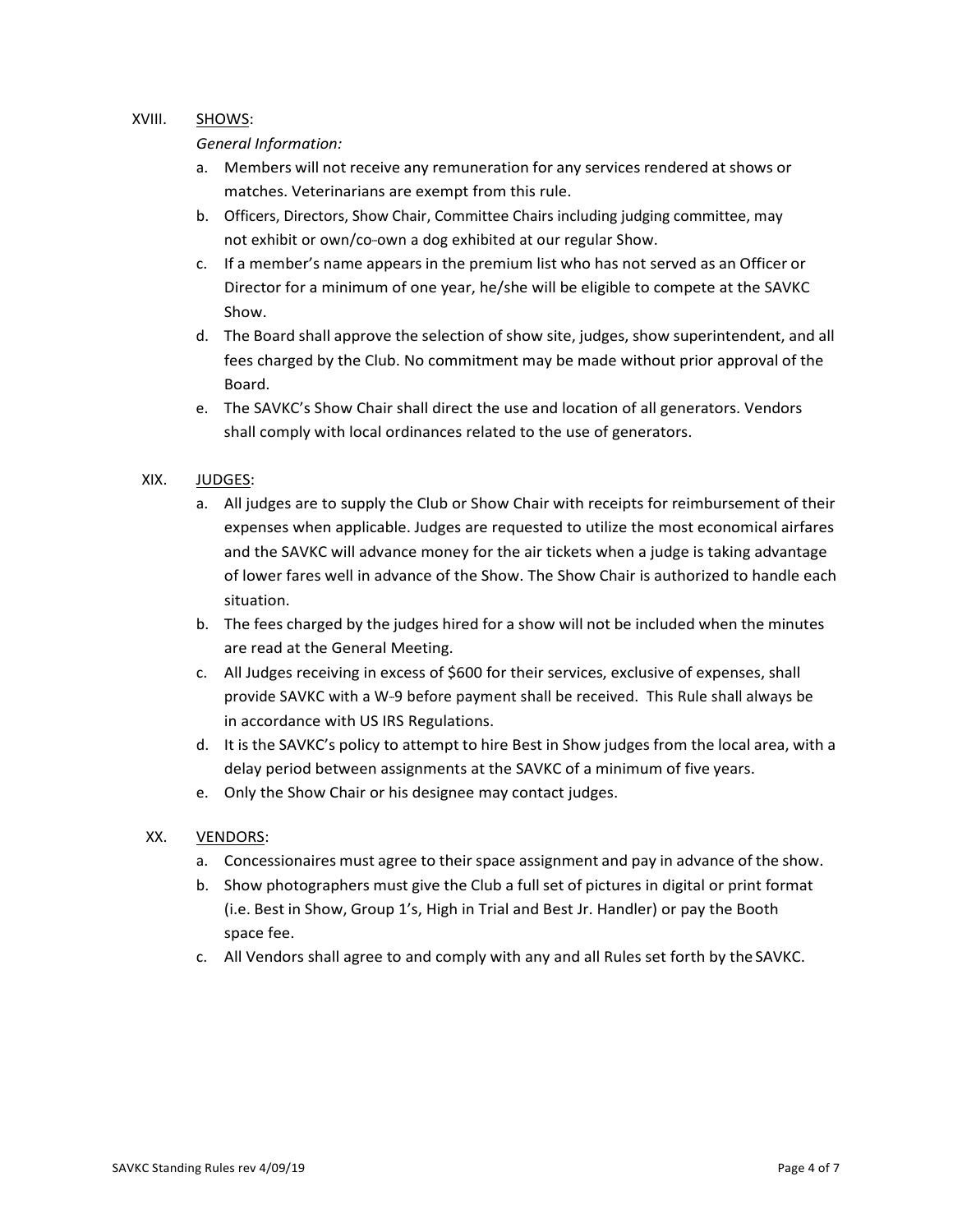### XXI. AWARDS:

- a. The trophies in obedience/RALLY at the Shows shall be as follows:  $1<sup>st</sup>$  place is the same as BOB,  $2^{nd}$  place is the same as BOS. The 3<sup>rd</sup> and 4<sup>th</sup> places are the same as BOS or graduated sizes smaller. (requires update to AKC Rules. Cheryl- Please provide list)
- b. The SAVKC has accepted a Challenge Trophy donated by Mr. and Mrs. N. Reese to be offered for Best in Show. It is given in memory of their Greyhound, CH Aroi Talk of the Blues. The trophy is to be presented at the Sunday show and is to be maintained and kept by the Show Chair until it is retired. *Challenge Trophies*:
- c. For permanent possession, to be won three times by the same owner, not necessarily with the same dog nor at consecutive shows. Trophies will remain in the possession of SAVKC until retired.

*Challenge Trophy (Sunday)*

d. Terrier Group. The members of SAVKC offer for First in the Terrier Group the Marcia Martin Memorial Trophy, a cold cast Miniature Schnauzer Trophy on a Hardwood base to be presented at this show only.

### XXII. SPECIALTY CLUBS:

- a. Specialty Clubs holding a specialty show in conjunction with our AKC licensed shows will be reimbursed \$2.00 per dog entry (waiting for to confirm with Bradshaw).
- b. SAVKC will provide rosettes for BOB, BOS, BOW, WD, WB, and \$20.00 for the BOB rosettes. If there is a supported entry, the entrants will receive rosettes for the top five wins.
- c. If the Specialty Club intends to have supported entries, a letter of intention from the Breed Club is required no later than March 1 of the Show year. Subject to approval of the Show Chair, the Specialty Club may select a judge from the SAVKC's panel to use in their Specialty.

# XXIII. AWARDS

# *Achievement Awards: Conformation and Performance*

- a. Those members who have obtained qualifying titles in the Award Year, defined as December 1 through November 30, are eligible for a SAVKC Award if one of the owners of the dog has been a member in good standing of the SAVKC for a minimum of six months.
- b. For a child to be eligible for a Club award, a dog must be registered and co-owned by a Member.
- c. If one of the owners of an All-Breed Best in Show or High in Trial winner at an AKC Licensed Show is a member in good standing, they are eligible for a Special Award (one dog per year).
- d. It shall be the responsibility of all eligible members to report their eligibility to the Awards Chair by submitting the Awards Chair with a copy of the AKC notice of Championship or Title.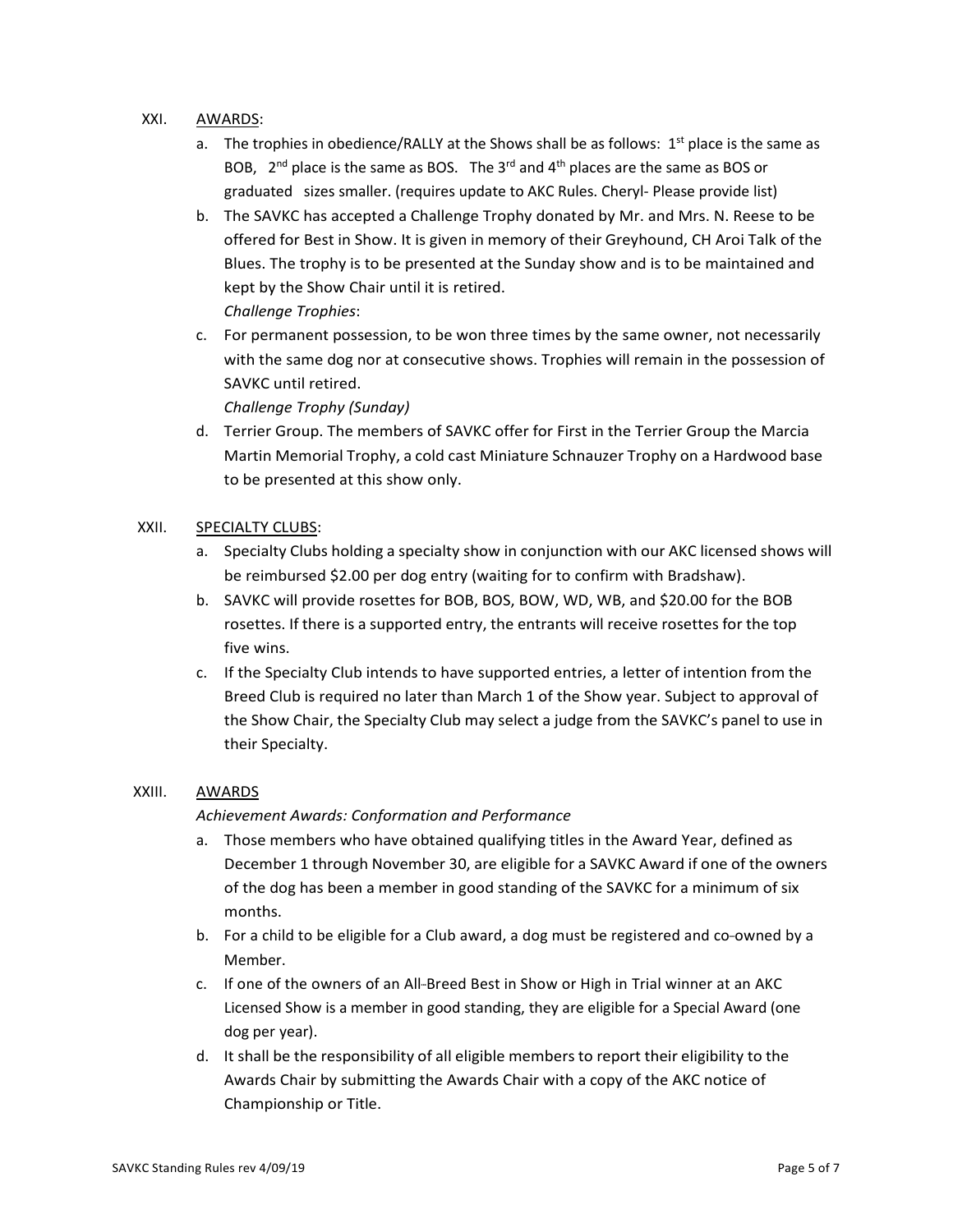- e. The deadline for applying for an achievement award will be at the November general meeting of each year.
- f. At the discretion of the Board and the Award Chair, there can be an extension to the deadline of the November meeting to mid-December if the Awards meeting is to be held in January and not at the December Holiday meeting.
- g. There will be one award offered for each title. Awards must be applied for in the Award Year they are won.
- h. A co-owner may at his own expense order a duplicate award. The order must be placed before the closing date for the annual awards.
- XXIV. SPECIAL AWARDS: Best In Show or High In Trial at All-Breed Shows
	- a. One of the owners of the dog must be a SAVKC member and musthave been a member in good standing for a minimum of one year.
	- b. The award must be from an AKC Licensed All Breed Show.
	- c. There will be only one Special Award per dog per Award Year.
	- d. Verification for the award is the responsibility of the owner. The owner must send a copy of the award listed in the Gazette or from the AKC Website, indicating the show or trial. The award must be applied for within the current Award Year.
	- e. Trophies will not be mailed. They must be picked up at the Award meeting.

#### XXV. PUBLICATIONS (Paws for the News)

- a. Only SAVKC members in good standing are entitled to receive the official publications of the Club.
- b. Only SAVKC members in good standing may have their "brags" published.
- c. All articles and "brags" must be submitted in writing.
- d. Brags will be accepted for new litters, however, advertisements for sale will not.
- e. No brags for judging assignments, handling, advertising, etc. will be accepted.
- f. The Paws for the News will accept advertisements for dog-related equipment for sale, at no charge to the member, if space is available.
- g. All deadlines for submissions for the Paws for the News are at the discretion of the Editor.
- h. The Editor shall submit invoices to the Board for publication of the Paws for the News.
- i. The SAVKC and Editor assume no responsibility for errors in printing and reserve the right to edit all copy.

#### XXVI. WEB SITE

- a. The President, with Board approval, shall appoint a Webmaster, which will include responsibility for all publicity and social media sites.
- b. The Webmaster shall maintain or cause to be maintained the domain with the approval of the Board.
- c. The Webmaster shall submit to the Board the fees and costs of maintaining the website.
- d. The SAVKC Webmaster and Editor reserve the right to edit all copy.
- e. The same rules governing Paws for the News content shall apply to the Website.